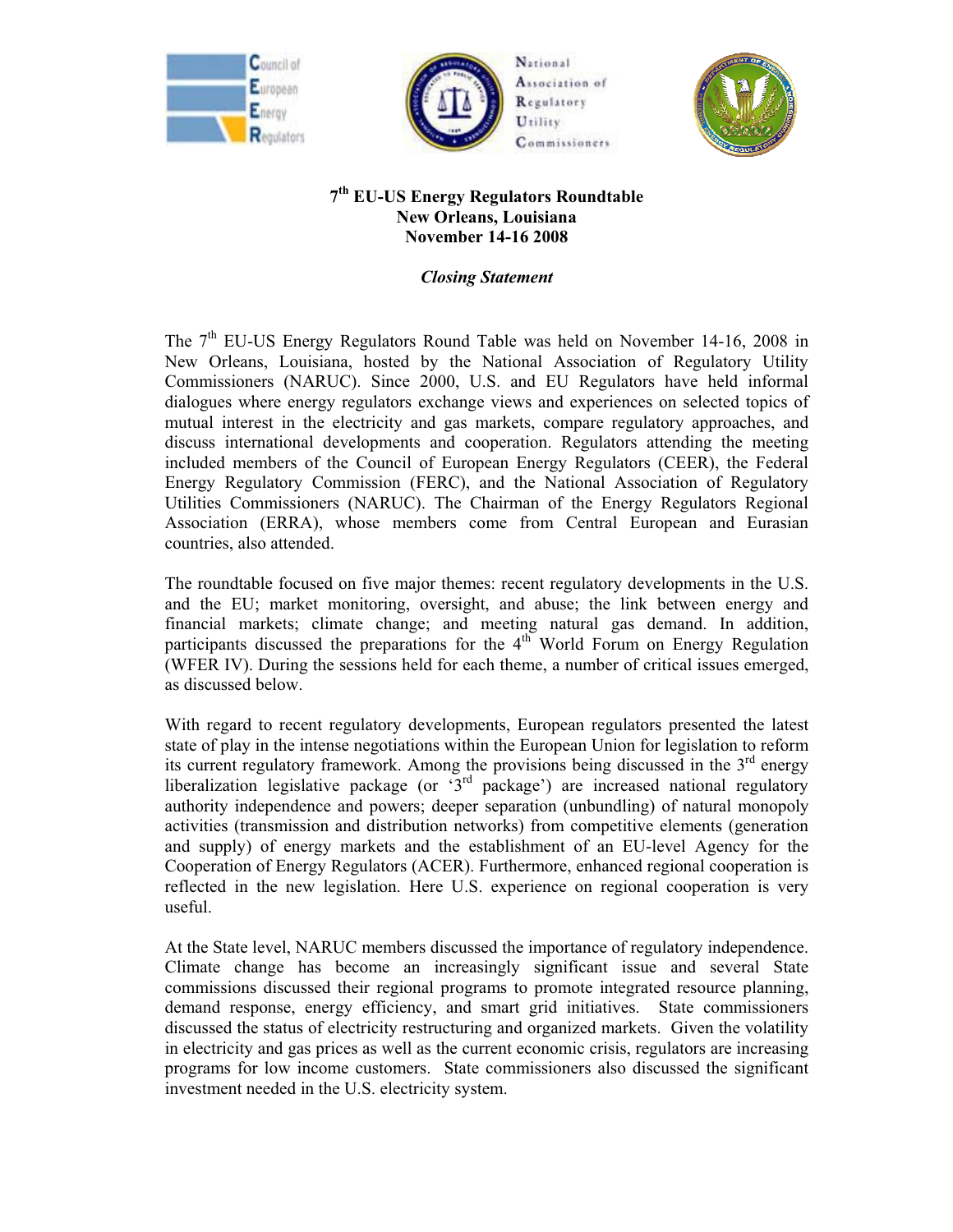At the Federal level in the U.S., FERC outlined its most recent rule changes that are designed to strengthen and improve the competitiveness of wholesale power markets. Another priority presented are efforts underway to spur development of adequate infrastructure including providing incentive rates for transmission projects to approving projects for importing liquefied natural gas, and establishment of a simplified process for licensing hydrokinetic energy pilot projects. FERC also described the status of worldwide demand for natural gas and the factors affecting world gas supply.

FERC detailed its most recent advanced rules for market enforcement and oversight and emphasized the importance of strong, independent market monitors. A timely discussion of regulating financial energy markets focused on regulatory challenges and the need to ensure transparency while requiring accountability. Finally, FERC outlined the challenges faced in the U.S. in the policy debate surrounding climate change and assessed some of the regulatory, jurisdictional, and operational challenges involved in that debate.

The energy markets are changing and regulation is evolving. Therefore, both EU and U.S. regulators are interested in the experiences and practices each has acquired, as well as any innovations and new developments. In particular, participants examined parallels between the U.S. and EU experiences, especially in areas of regional harmonization and market integration efforts. It was recognized that very small and less developed energy markets may need special regulatory attention that adequately responds to the challenges they face.

Both sides share a tradition of an umbrella framework (EU legislation/U.S. federal government) working in parallel with national (EU) or state (U.S.) authorities and policies. Coordinating cross-border trade and supply in this context, while respecting the specificities of each level, is a key issue.

Similarly, monitoring the market in subdivided and 'sovereign' systems represents a challenge and central task in order to ensure security of supply and energy security. Following several years' experience with liberalization and wholesale markets, it seems timely to examine the extent to which they are functioning and how the market rules can be further improved; for example, interregional planning, coordination, dispatch, demand-side measures and rate designs. In an attempt to answer the question of what is the appropriate balance between market oversight, transparency, enforcement and free markets, the U.S. has created an innovative structural mechanism known as the market monitor. The monitor is intended to work hand-in-glove with regulators and enforcement agencies concerned with market abuse while providing critical review of market design, in particular within the context of regional (generally multistate) wholesale electricity markets.

Regulators considered the impact of the economic and financial crises that have spread around the globe. Energy companies are not immune from the higher costs of capital that have resulted from the current uncertainty nor from the difficult liquidity situation many countries face. Moreover, the close link between energy and financial markets will receive closer examination as network energy markets develop and trading becomes widespread. With the emergence of liberalized markets and cross-border trading, a variety of energy products and services (derivatives) are being developed which require effective and more complex regulatory oversight in order to secure energy markets' integrity. In this context, energy regulators must consider the regulatory challenges that emerge from a convergence